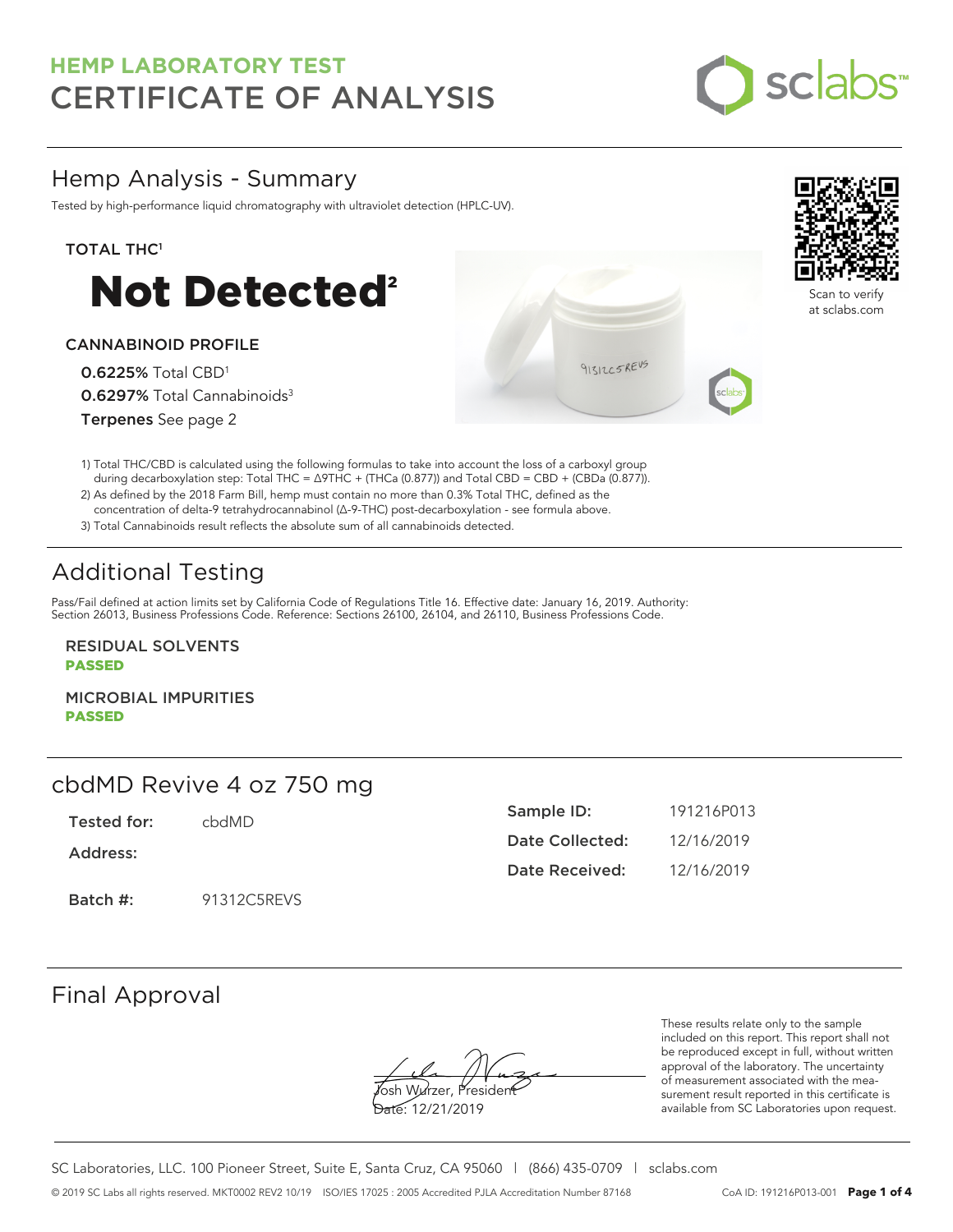

| Sample Name:        | cbdMD Revive 4 oz 750 mg |
|---------------------|--------------------------|
| LIMS Sample ID:     | 191216P013               |
| Batch #:            | 91312C5REVS              |
| Source Metrc ID(s): |                          |
|                     |                          |
|                     |                          |
| Sample Type:        | Other                    |
| Batch Count:        |                          |
| Sample Count:       |                          |
| Unit Mass:          | 120 Grams per Unit       |
| Serving Mass:       |                          |
| Density:            |                          |

### **Moisture Test Results**

Moisture

**Results (%)**

### **Cannabinoid Test Results 12/19/2019**

Cannabinoid analysis utilizing High Performance Liquid Chromatography (HPLC, QSP 5-4-4-4)

|                                                                    | mg/g            | %         | $LOD / LOQ$ mg/g |
|--------------------------------------------------------------------|-----------------|-----------|------------------|
| <b>A9THC</b>                                                       | ND              | <b>ND</b> | 0.0009 / 0.003   |
| $\triangle$ 8THC                                                   | ND              | ND        | 0.0009 / 0.003   |
| <b>THCa</b>                                                        | <b>ND</b>       | ND.       | 0.0009 / 0.003   |
| <b>THCV</b>                                                        | ND              | ND        | 0.0004 / 0.001   |
| <b>THCVa</b>                                                       | <b>ND</b>       | <b>ND</b> | 0.0013 / 0.004   |
| <b>CBD</b>                                                         | 6.225           | 0.6225    | 0.0009 / 0.003   |
| CBDa                                                               | <b>ND</b>       | ND        | 0.0009 / 0.003   |
| <b>CBDV</b>                                                        | 0.017           | 0.0017    | 0.0004 / 0.001   |
| <b>CBDVa</b>                                                       | <b>ND</b>       | <b>ND</b> | 0.0003 / 0.001   |
| <b>CBG</b>                                                         | 0.055           | 0.0055    | 0.001 / 0.003    |
| CBGa                                                               | <b>ND</b>       | <b>ND</b> | 0.0008 / 0.002   |
| <b>CBL</b>                                                         | ND              | ND        | 0.0021 / 0.006   |
| <b>CBN</b>                                                         | <b>ND</b>       | ND        | 0.0009 / 0.003   |
| <b>CBC</b>                                                         | <b>ND</b>       | ND        | 0.0011 / 0.003   |
| <b>CBCa</b>                                                        | <b>ND</b>       | ND        | 0.0015 / 0.005   |
| <b>Sum of Cannabinoids:</b>                                        | 6.297           | 0.6297    | 755.640 mg/Unit  |
|                                                                    | ND              | ND        | ND.              |
| Total THC $(\Delta$ 9THC+0.877*THCa)<br>Total CBD (CBD+0.877*CBDa) | 6.225           | 0.6225    | 747.000 mg/Unit  |
|                                                                    | Action Limit mg |           |                  |
| Δ9THC per Unit                                                     |                 |           | ND               |

Δ9THC per Unit Δ9THC per Serving

### **Batch Photo**



SC Laboratories, LLC 100 Pioneer Street, Suite E Santa Cruz, CA 95060 (866) 435-0709 | sclabs.com

| Date Collected: | 12/16/2019 |  |
|-----------------|------------|--|
| Date Received:  | 12/16/2019 |  |
| Tested for:     | cbdMD      |  |
| License #:      |            |  |
| Address:        |            |  |
| Produced by:    |            |  |
| License #:      |            |  |
| Address:        |            |  |
|                 |            |  |

### **Terpene Test Results 12/18/2019**

Terpene analysis utilizing Gas Chromatography - Flame Ionization Detection (GC - FID)

|                                     | mg/g      | %         | LOD / LOQ mg/g |
|-------------------------------------|-----------|-----------|----------------|
| <b>7</b> Pinene                     | <b>ND</b> | <b>ND</b> | 0.022 / 0.067  |
| Camphene                            | <b>ND</b> | <b>ND</b> | 0.027 / 0.08   |
| Sabinene                            | <b>ND</b> | <b>ND</b> | 0.027 / 0.082  |
| <b>7</b> Pinene                     | <b>ND</b> | <b>ND</b> | 0.027 / 0.081  |
| Myrcene                             | <b>ND</b> | <b>ND</b> | 0.027 / 0.082  |
| <b>7</b> Phellandrene               | <b>ND</b> | <b>ND</b> | 0.037 / 0.111  |
| 3 Carene                            | <b>ND</b> | <b>ND</b> | 0.029 / 0.087  |
| <b>7</b> Terpinene                  | <b>ND</b> | <b>ND</b> | 0.03 / 0.09    |
| Limonene                            | 0.549     | 0.0549    | 0.013 / 0.039  |
| Eucalyptol                          | <b>ND</b> | <b>ND</b> | 0.021 / 0.063  |
| Ocimene                             | <b>ND</b> | <b>ND</b> | 0.028 / 0.085  |
| <b>7</b> Terpinene                  | <b>ND</b> | <b>ND</b> | 0.03 / 0.09    |
| Sabinene Hydrate                    | <b>ND</b> | <b>ND</b> | 0.018 / 0.054  |
| Fenchone                            | <b>ND</b> | <b>ND</b> | 0.03 / 0.092   |
| Terpinolene                         | <b>ND</b> | <b>ND</b> | 0.022 / 0.067  |
| Linalool                            | <b>ND</b> | <b>ND</b> | 0.019 / 0.058  |
| Fenchol                             | <b>ND</b> | <b>ND</b> | 0.023 / 0.069  |
| (-)-Isopulegol                      | <b>ND</b> | <b>ND</b> | 0.013 / 0.04   |
| Camphor                             | <b>ND</b> | <b>ND</b> | 0.054 / 0.163  |
| Isoborneol                          | <b>ND</b> | <b>ND</b> | 0.033 / 0.101  |
| Borneol                             | <b>ND</b> | <b>ND</b> | 0.048 / 0.146  |
| Menthol                             | <b>ND</b> | <b>ND</b> | 0.022 / 0.067  |
| Terpineol                           | <b>ND</b> | <b>ND</b> | 0.022 / 0.068  |
| Nerol                               | <b>ND</b> | <b>ND</b> | 0.023 / 0.068  |
| R-(+)-Pulegone                      | <b>ND</b> | <b>ND</b> | 0.022 / 0.068  |
| Geraniol                            | <b>ND</b> | <b>ND</b> | 0.017 / 0.05   |
| Geranyl Acetate                     | <b>ND</b> | <b>ND</b> | 0.016 / 0.048  |
| <b>7 Cedrene</b>                    | <b>ND</b> | <b>ND</b> | 0.017 / 0.051  |
| <b>2 Caryophyllene</b>              | <b>ND</b> | <b>ND</b> | 0.018 / 0.054  |
| <b>7 Humulene</b>                   | <b>ND</b> | <b>ND</b> | 0.013 / 0.038  |
| Valencene                           | <b>ND</b> | <b>ND</b> | 0.008 / 0.023  |
| Nerolidol                           | <b>ND</b> | <b>ND</b> | 0.035 / 0.106  |
| Caryophyllene Oxide                 | <b>ND</b> | <b>ND</b> | 0.028 / 0.084  |
| Guaiol                              | <b>ND</b> | <b>ND</b> | 0.022 / 0.066  |
| Cedrol                              | <b>ND</b> | <b>ND</b> | 0.029 / 0.086  |
| <b>7</b> Bisabolol                  | <b>ND</b> | <b>ND</b> | 0.017 / 0.051  |
| <b>Total Terpene Concentration:</b> | 0.549     | 0.0549    |                |

### Sample Certification

California Code of Regulations Title 16 Effect Date January 16, 2019<br>Authority: Section 26013, Business and Professions Code.<br>Reference: Sections 26100, 26104 and 26110, Business and Professions Code.



Josh Wurzer, President Date: 12/21/2019

© 2019 SC Labs all rights reserved. MKT0002 REV2 10/19 ISO/IES 17025 : 2005 Accredited PJLA Accreditation Number 87168 CoA ID: 191216P013-001 **Page 2 of 4**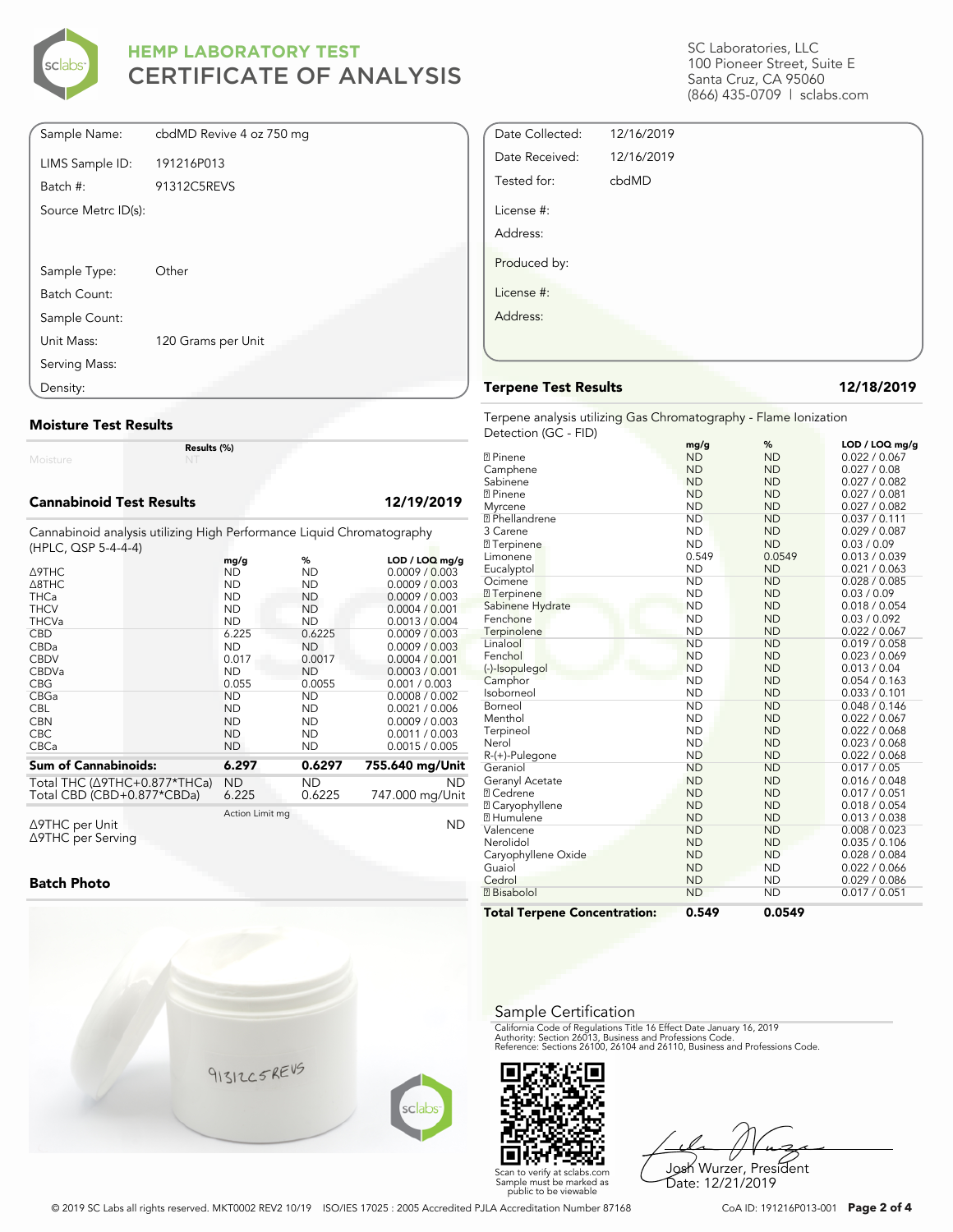

| Sample Name:        | cbdMD Revive 4 oz 750 mg |
|---------------------|--------------------------|
| LIMS Sample ID:     | 191216P013               |
| Batch #:            | 91312C5REVS              |
| Source Metrc ID(s): |                          |
|                     |                          |
|                     |                          |
| Sample Type:        | Other                    |
| Batch Count:        |                          |
| Sample Count:       |                          |
| Unit Mass:          | 120 Grams per Unit       |
| Serving Mass:       |                          |
| Density:            |                          |

### **Pesticide Test Results**

| Pesticide, Fungicide and plant growth regulator analysis utilizing |                |                   |                     |
|--------------------------------------------------------------------|----------------|-------------------|---------------------|
| HPLC-Mass Spectrometry and GC-Mass Spectrometry                    |                |                   |                     |
|                                                                    | Results (µg/g) | Action Limit µg/g | $LOD / LOQ \mu g/g$ |
| Abamectin                                                          | NT             |                   |                     |
| Acephate                                                           | NT             |                   |                     |
| Acequinocyl                                                        | NT             |                   |                     |
| Acetamiprid                                                        | NT             |                   |                     |
| Azoxystrobin                                                       | NT             |                   |                     |
| <b>Bifenazate</b>                                                  | NT             |                   |                     |
| <b>Bifenthrin</b>                                                  | NT             |                   |                     |
| <b>Boscalid</b>                                                    | NT             |                   |                     |
| Captan                                                             | NT             |                   |                     |
| Carbaryl                                                           | NT             |                   |                     |
| Chlorantraniliprole                                                | NT             |                   |                     |
| Clofentezine                                                       | NT             |                   |                     |
| Cyfluthrin                                                         | NT             |                   |                     |
| Cypermethrin                                                       | NT             |                   |                     |
| Diazinon                                                           | NT             |                   |                     |
| Dimethomorph                                                       | NT             |                   |                     |
| Etoxazole                                                          | NT             |                   |                     |
| Fenhexamid                                                         | NT             |                   |                     |
| Fenpyroximate                                                      | NT             |                   |                     |
| Flonicamid                                                         | NT             |                   |                     |
| Fludioxonil                                                        | NT             |                   |                     |
| Hexythiazox                                                        | NT             |                   |                     |
| Imidacloprid                                                       | NT             |                   |                     |
| Kresoxim-methyl                                                    | NT             |                   |                     |
| Malathion                                                          | NT             |                   |                     |
| Metalaxyl                                                          | NT             |                   |                     |
| Methomyl                                                           | NT             |                   |                     |
| Myclobutanil                                                       | NT             |                   |                     |
| Naled                                                              | NT             |                   |                     |
| Oxamyl                                                             | NT             |                   |                     |
| Pentachloronitrobenzene                                            | N <sub>1</sub> |                   |                     |
| Permethrin                                                         | NT             |                   |                     |
| Phosmet                                                            | NT             |                   |                     |
| Piperonylbutoxide                                                  | NT             |                   |                     |
| Prallethrin                                                        | NT             |                   |                     |
| Propiconazole                                                      | NT             |                   |                     |
| Pyrethrins                                                         | NT             |                   |                     |
| Pyridaben                                                          | NT             |                   |                     |
| Spinetoram                                                         | NT             |                   |                     |
| Spinosad                                                           | NT             |                   |                     |
| Spiromesiten                                                       | NT             |                   |                     |
| Spirotetramat                                                      | NT             |                   |                     |
| Tebuconazole                                                       | NT             |                   |                     |
| Thiamethoxam                                                       | NT             |                   |                     |
| Trifloxystrobin                                                    | NT             |                   |                     |

SC Laboratories, LLC 100 Pioneer Street, Suite E Santa Cruz, CA 95060 (866) 435-0709 | sclabs.com

| Date Collected:        | 12/16/2019 |  |
|------------------------|------------|--|
| Date Received:         | 12/16/2019 |  |
| Tested for:            | cbdMD      |  |
| License #:<br>Address: |            |  |
| Produced by:           |            |  |
| License #:             |            |  |
| Address:               |            |  |
|                        |            |  |

### **Pesticide Test Results**

| Pesticide, Fungicide and plant growth regulator analysis utilizing |                |                   |                     |  |
|--------------------------------------------------------------------|----------------|-------------------|---------------------|--|
| HPLC-Mass Spectrometry and GC-Mass Spectrometry                    | Results (µg/g) | Action Limit µg/g | $LOD / LOQ \mu g/g$ |  |
| Aldicarb                                                           |                |                   |                     |  |
| Carbofuran                                                         | NT             |                   |                     |  |
| Chlordane                                                          | NT             |                   |                     |  |
| Chlorfenapyr                                                       | NT             |                   |                     |  |
| Chlorpyrifos                                                       | NT             |                   |                     |  |
| Coumaphos                                                          | NT             |                   |                     |  |
| Daminozide                                                         | NT             |                   |                     |  |
| <b>DDVP</b> (Dichlorvos)                                           | NT             |                   |                     |  |
| Dimethoate                                                         | NT             |                   |                     |  |
| Ethoprop(hos)                                                      | NT             |                   |                     |  |
| Etofenprox                                                         | NT             |                   |                     |  |
| Fenoxycarb                                                         | NT             |                   |                     |  |
| Fipronil                                                           | NT             |                   |                     |  |
| Imazalil                                                           | NT             |                   |                     |  |
| Methiocarb                                                         | NT             |                   |                     |  |
| Methyl parathion                                                   | NT             |                   |                     |  |
| Mevinphos                                                          | NT             |                   |                     |  |
| Paclobutrazol                                                      | NT             |                   |                     |  |
| Propoxur                                                           | NT             |                   |                     |  |
| Spiroxamine                                                        | NT             |                   |                     |  |
| Thiacloprid                                                        | NT             |                   |                     |  |

### **Mycotoxin Test Results**

| Mycotoxin analysis utilizing HPLC-Mass Spectrometry |    | Results (µq/kq) Action Limit µq/kq | LOD / LOQ µq/kq |
|-----------------------------------------------------|----|------------------------------------|-----------------|
| Aflatoxin B1, B2, G1, G2<br>Ochratoxin A            | NT |                                    |                 |

Sample Certification

California Code of Regulations Title 16 Effect Date January 16, 2019<br>Authority: Section 26013, Business and Professions Code.<br>Reference: Sections 26100, 26104 and 26110, Business and Professions Code.



Josh Wurzer, President Date: 12/21/2019

© 2019 SC Labs all rights reserved. MKT0002 REV2 10/19 ISO/IES 17025 : 2005 Accredited PJLA Accreditation Number 87168 CoA ID: 191216P013-001 **Page 3 of 4**